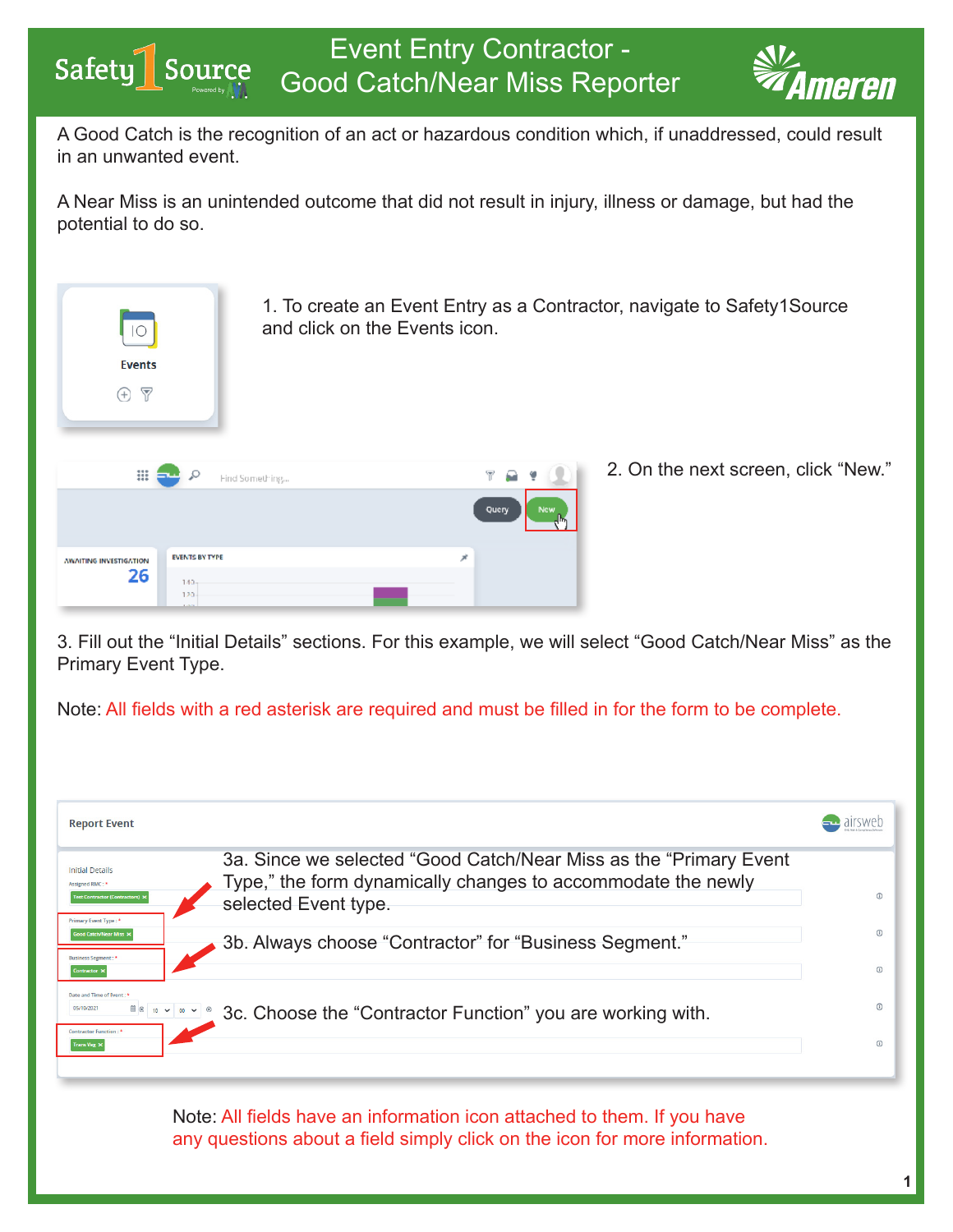## Event Entry Contractor - Good Catch/Near Miss Reporter

## 4. Continue down the form and fill out the "Details of Event" to the best of your ability.

| Details Of Event                                                                                          |            |
|-----------------------------------------------------------------------------------------------------------|------------|
| <b>Manual Reference Number:</b>                                                                           |            |
| Manual Reference Number<br>30 <sup>°</sup>                                                                | $_{\odot}$ |
| State where incident took place?: *                                                                       |            |
| Click or type to select                                                                                   | $\odot$    |
| Details of actual job being done at the time : *                                                          |            |
| Details of actual job being done at the time                                                              | $\odot$    |
| What happened (No personal information)?: *                                                               |            |
|                                                                                                           | $\odot$    |
|                                                                                                           |            |
|                                                                                                           |            |
| Immediate remedial actions taken:                                                                         |            |
|                                                                                                           | $\odot$    |
|                                                                                                           |            |
|                                                                                                           |            |
| <b>Click this link for the Incident Prevention Definitions:</b><br><b>Incident Prevention Definitions</b> |            |
|                                                                                                           | $\odot$    |
| Incident Prevention Applicable?:                                                                          |            |
| Click or type to select                                                                                   | $\odot$    |
| Crew Size: *                                                                                              |            |
| Crew Size                                                                                                 | $\odot$    |
|                                                                                                           |            |

5. When you scroll down, you should see the section, "Person Reporting," has already been filled in with your information.

Note: You can manually change these entries by selecting in the field and editing the information.

| Person Reporting<br>Type of Person:                 | $\odot$ |
|-----------------------------------------------------|---------|
| Contractor $\times$                                 |         |
| <b>Reporter Name:</b><br>Sterling Contractor<br>493 | $\circ$ |
| Email:                                              |         |
| 122421@ameren.com                                   | $\odot$ |
|                                                     |         |



6. After you have completed the Report Event section to the best of your ability, click "Save." If you do not click "Save," and you Exit, you will lose all of your data. The system lets you know you need to Save, by placing an asterisk on the Save button.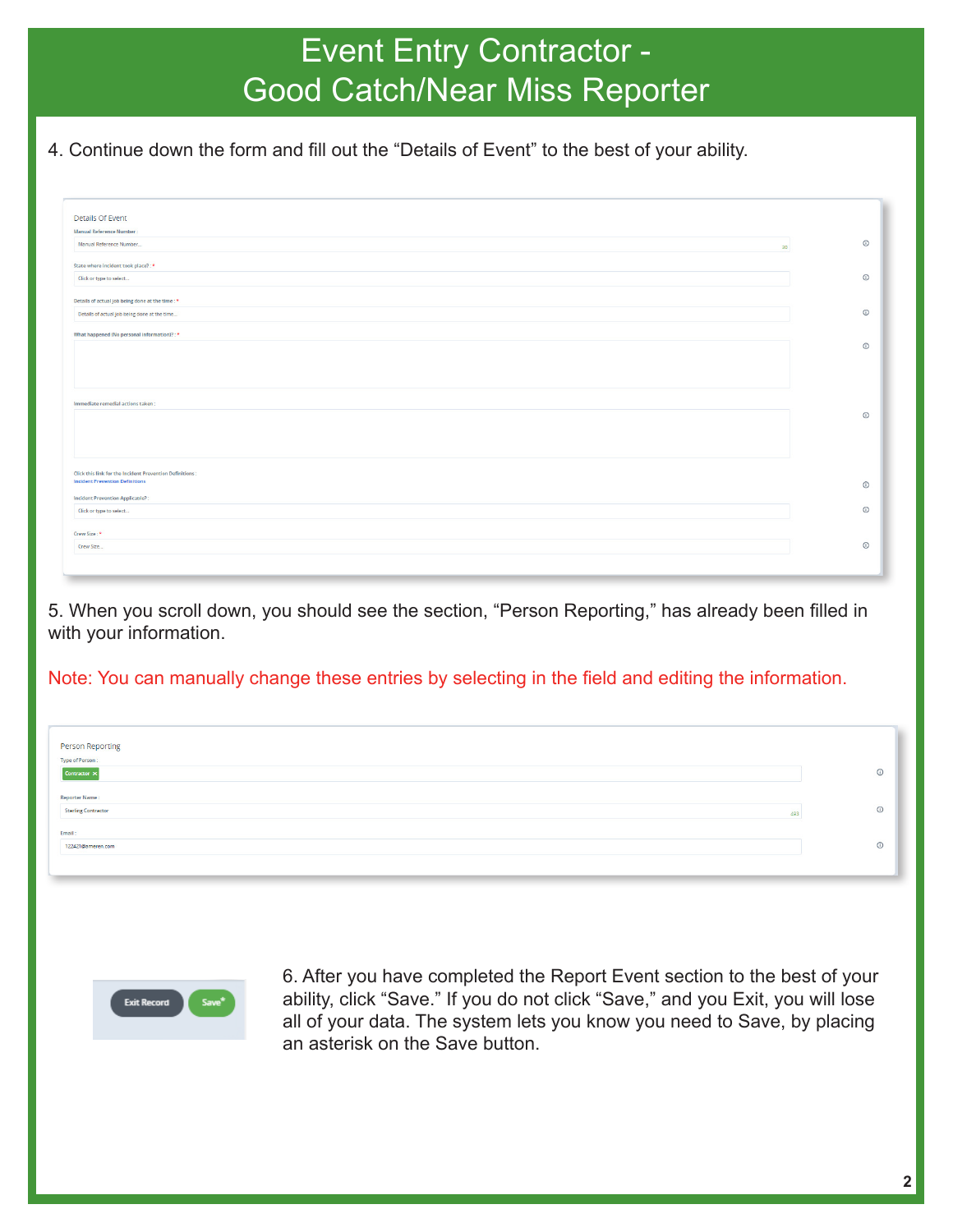## Event Entry Contractor - Event Entry Contractor - **Good Catch/Near Miss**

| <b>Date:</b><br><b>Date Updated On</b><br>(UTC):    | 05/10/2021<br>05/10/2021 |                                                                         |
|-----------------------------------------------------|--------------------------|-------------------------------------------------------------------------|
| TABS<br><b>Report Event</b><br><b>Event Details</b> | $\Omega$                 | <b>Contractor Event 1</b><br>Event Type: *<br><b>Contractor Event X</b> |
| <b>TOOLS</b><br>P<br><b>Links</b>                   |                          | Class Of Event: *<br>Click or type to select<br><b>Update</b> item      |
|                                                     |                          | Note: You will still need to save in c                                  |
|                                                     |                          |                                                                         |

7. After you hit "Save," you will see a new tab appear on the left-hand column called Event Details. Click on the tab and begin answering the questions.

8. Since this is Good Catch/Near Miss Event Type, we need to select whether it was a Good Catch or Near Miss in the "Class of Event," and fill out the form.

| <b>Event Details</b>                                                                              | <br>$\bigoplus$ Add<br>Show<br><b>***********</b> |
|---------------------------------------------------------------------------------------------------|---------------------------------------------------|
| Good Catch/Near Miss 1                                                                            |                                                   |
| Event Type: *<br><b>Good Catch/Near Miss X</b>                                                    | $\odot$                                           |
| Class Of Event: *<br>Good Catch ×                                                                 | $\odot$                                           |
| What Injury/Damage almost happened or was avoided?:                                               |                                                   |
| What Injury/Damage almost happened or was avoided?<br>200<br>How could this have been prevented?: | $\odot$                                           |
| How could this have been prevented ?<br>200                                                       | $\odot$                                           |
| <b>Update item</b>                                                                                |                                                   |
| Note: You will still need to save in order to commit these items and any changes to them.         |                                                   |

9. After you have completed the form with all of the required information, click "Update item."